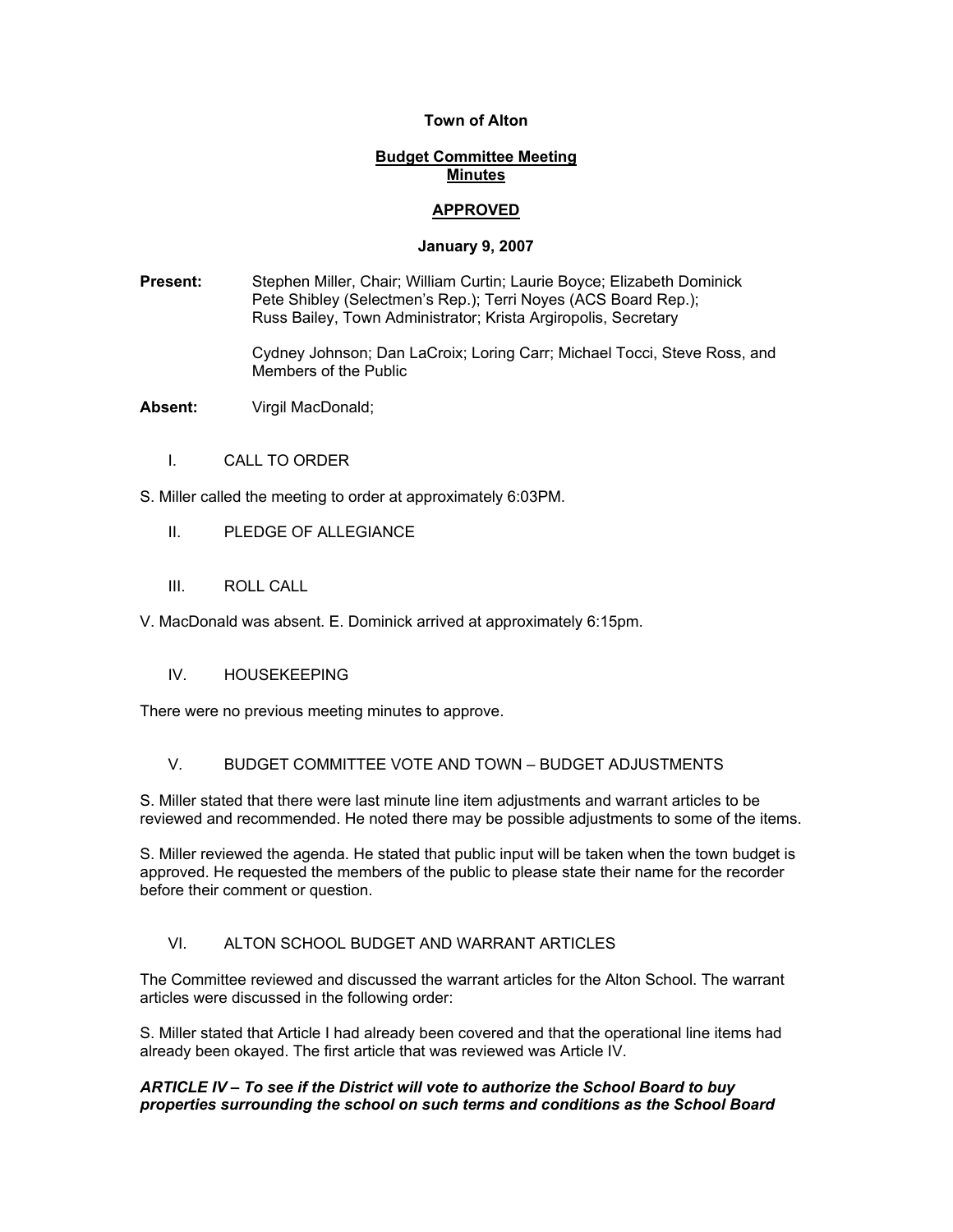#### *shall determine are in the best interest of the School District; and to raise and appropriate the sum of \$1.00 for the purchase of land and buildings for the purpose of expansion at Alton Central School.*

W. Curtin asked if the \$1 meant that this would be by eminent domain. T. Noyes responded that that was not the case but this was to allow them to go into a contract agreement with the owners of the abutting properties around the school and then bring the contacted amount before the town for a vote to approve the purchase. The Alton School Board recommends \$1 for this.

### *[Recorder's note: Please see ARTICLE V for the vote for ARTICLE IV.]*

#### *ARTICLE V – Shall the District, if Article IV is defeated, vote to establish a Capital Reserve Fund for constriction of a new school building, including acquisition of a site, and for school building renovation, and to raise and appropriate the sum of \$250,000 to be placed in the fund.*

S. Miller asked what the recommendation was from the Alton School Board. The Alton School Board recommends \$250,000. T. Noyes noted that there were negotiations taking place with three of the abutters. There was a discussion about the renovations vs. a new school building.

C. Johnson, Alton School Board Chair, announced that three property owners are willing to sell. Three appraisers are reporting their findings and this amount will be amended based on the outcome of the contractual agreement. She spoke about the outcome of a recent survey taken by the Long Range Facility Planning Committee where an overwhelming number of respondents stated they would like to see the school stay in its current location. She noted this warrant article was to negotiate for one piece of land and some of the money would be used to renovate. The amount is a starting point. She stated there are no purchase and sales agreements at this time. She stated that a purchase would probably expand the present building by about four acres. An addition onto the school could add as many as ten classrooms, while maintaining field space. She stated that they are asking for Article V only if Article IV fails, so that a Capital Reserve Fund can be established. She noted that major renovations would need to be done to make changes in the school.

S. Miller asked if \$100,000 for this warrant article to change things would make a difference. C. Johnson stated they had found that just replacing fifteen windows would be about \$250,000. No money had been raised last year for the purpose of renovating the school. There was a discussion about how the money would be used. P. Shibley spoke about his concerns for what he felt was lack of a plan with the warrant article. It was found that it was for a mixed purpose; both renovations and acquiring property. S. Miller spoke about how the Alton Budget Committee had increased the ACS budget for Buildings and Grounds

W. Curtin motioned to recommend \$1 for Article IV and L. Boyce seconded the motion. The motion passed by a unanimous vote. (SM, WC, LB, ED, PS, TN)

P. Shibley motioned to recommend \$1 for Article V and W. Curtin seconded the motion. The motion passed by a vote of four to two. (SM, WC, PS, ED, / no - LB, TN)

### *ARTICLE XI – To see if the School District vote to raise and appropriate the sum of \$18,327.00 to be added to the Capital Reserve Fund previously established in March 1998, under the provision of RSA 35:1 for the purpose of installing a fire suppression system.*

There was a discussion about if this would still be needed if a new school was to be built. T. Noyes explained they would not install the fire suppression system just to rip it out again. This was to have the money available for this system, which has been identified as a need. L. Boyce motioned to recommend Article IV, as presented at \$18,327.00 and L. Dominick seconded the motion. The motion passed by a unanimous vote. (SM, WC, LB, ED, PS, TN)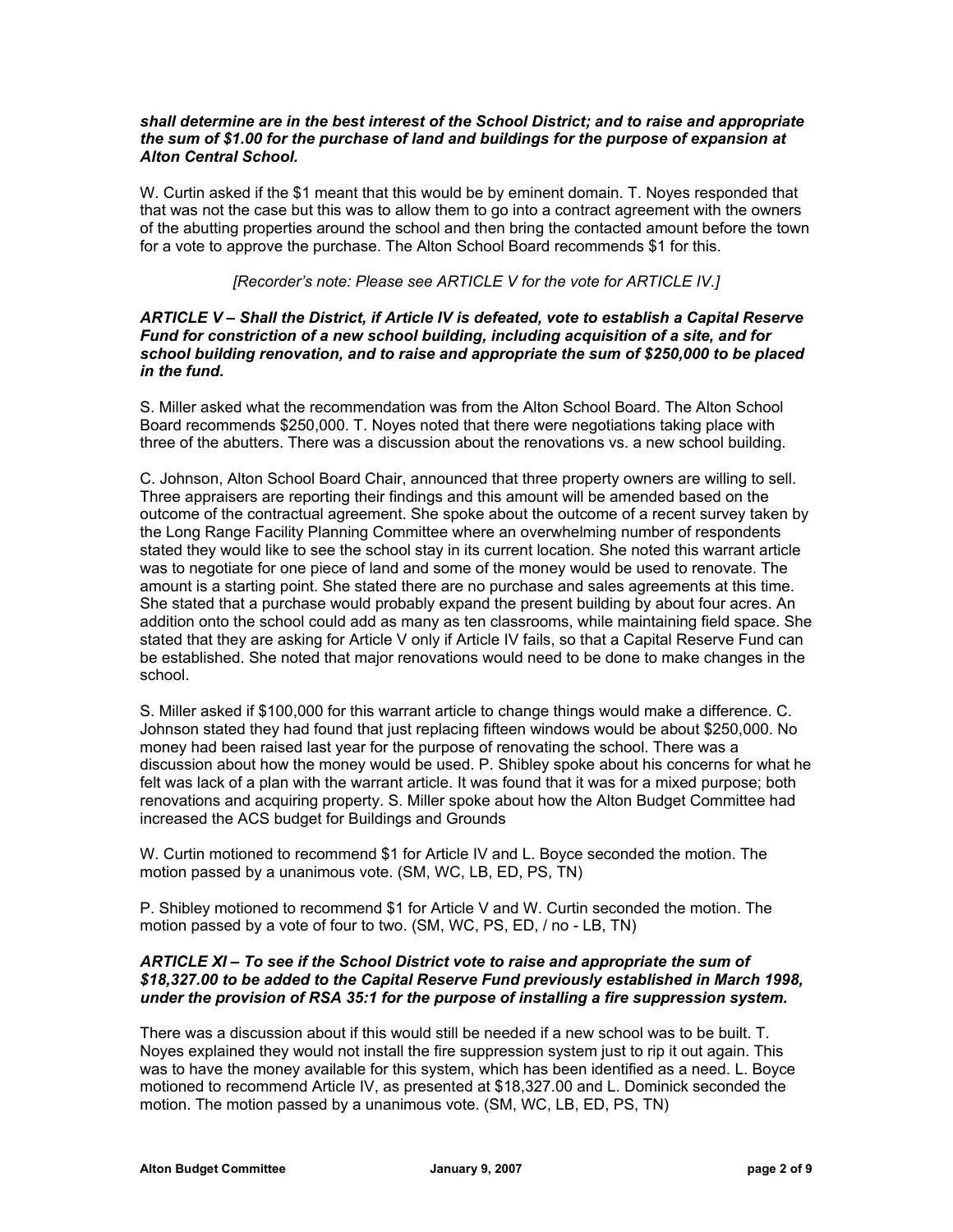*ARTICLE VII – To see if the School District will vote to approve the cost iteims included in the collective bargaining agreement reached between the Alton School District and the Alton Teachers' Association, which calls for the following increases in salaries and benefits: \$222,340 (year 2007-2008), \$124,414 (year 2008-2009), and \$193,849 (year 2009- 2010) and further to raise and appropriate the sum of \$222,340 for the 2007-2008 fiscal year, such sum representing the additional costs attributable to the increase in salaries and benefits over those of the appropriation at current staffing levels paid in the prior fiscal year.* 

C. Johnson reported that this is for a three year contract. She reported there are forty-six and one-half teachers, the half teacher means part-time. There was a discussion about the agreement reached during the collective bargaining. D. LaCroix spoke about how the first year is the highest because they had negotiated to buy out the longevity stipend for fourteen teachers. There was discussion about how the business manager arrived at the reported sums for 2008-2009 and 2009-2010. S. Miller stated it was important that the Budget Committee understand what the article was requesting. It was found that several teachers would go up in step and track for 2009- 2010 and there was a 10% increase figured into the health insurance. W. Curtin motioned to recommend Article 7 at \$222,340, as presented, and L. Boyce seconded the motion. The motion passed by a unanimous vote. (SM, WC, LB, ED, PS, TN)

*ARTICLE IX – To see of the School District will raise and appropriate 52.40% of the cost items included in the Collective Bargaining Agreement reached between the PMHS Board (JMA Alton/Barnstead) and the PMHS Teachers' Association which calls for the following increases in salaries and benefits: \$216,136 (year 2007-2008), \$207,944 (2008-2009), and \$212,220 (2009-2010). And further to raise and appropriate the sum of \$113,226 for the 2007-2008 fiscal year, such sum representing 52.40% of the total additional costs of \$216,136 attributable to the increase in salaries and benefits over those of the appropriation at current staffing levels paid in the prior fiscal year. (Previously approved by the Town of Barnstead at their FY 2006 School District Meeting.)* 

There was a discussion about the collective bargaining agreement. S. Miller asked if the employees who were not a part of the collective bargaining agreement would receive a similar raise and benefits. C. Johnson stated that because they were not a part of the PMHS Teachers' Association, they would not. There was a discussion about how raises are budgeted for and applied, as they are included in the Superintendent's budget and then moved to the appropriate budget line item when the raise is applied. W. Curtin motioned to recommend Article IX, at \$113,226 and P. Shibley seconded the motion. The motion passed by a unanimous vote. (SM, WC, LB, ED, PS, TN)

T. Noyes noted that the statement in parenthesis about the Barnstead 2006 school district meeting was left over from the previous year. C. Johnson stated she thought this was a copy and paste error from when the article was drafted. S. Miller motion to remove the following statement from Article IX, "*(Previously approved by the Town of Barnstead at their FY 2006 School*  **District Meeting.)**<sup>*n*</sup> and T. Noyes seconded the motion. The motion passed by a unanimous vote. (SM, WC, LB, ED, PS, TN)

*ARTICLE X – To see if the School District will raise and appropriate the sum of \$47,710 to establish a contingency fund to meet the cost of unanticipated utility expenses that may arise during the fiscal year 2008 at PMHS; said sum representing 52.40% of the total monies (\$91,050) and further that the additional appropriation shall be contingent upon both the Alton (52.40%) and Barnstead (47.60%) school districts adopting this article and raising and appropriating their respective sum of money. The PMHS Board will be authorized agents to expend. A detailed report of all expenditures from the contingency fund shall be made annually by the School Board and published with their report.*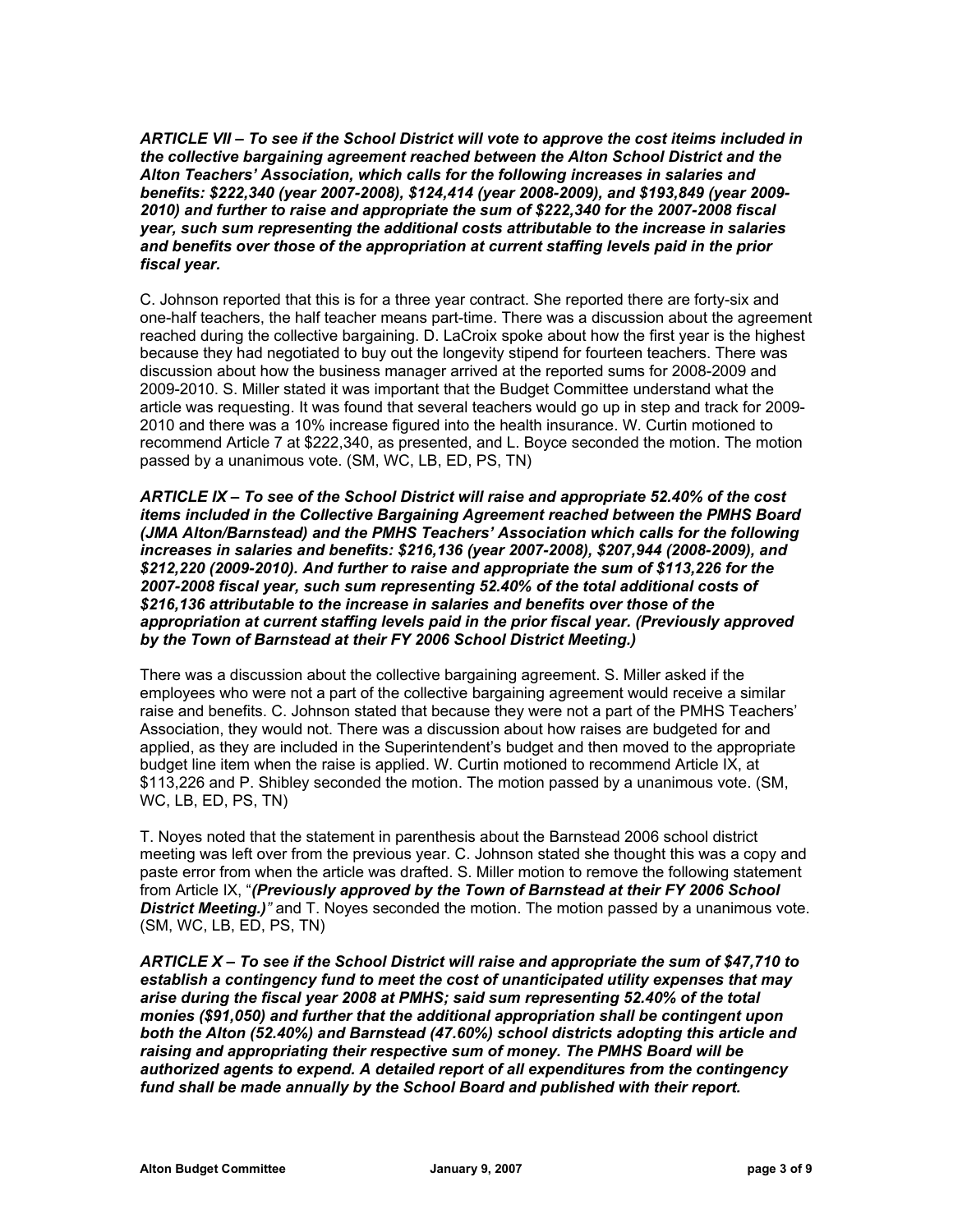There was a brief discussion about this article. W. Curtin motion to recommend Article X, as written, and L. Boyce seconded the motion. The motion passed by a unanimous vote. (SM, WC, LB, ED, PS, TN)

*ARTICLE XI – To see if the School District will raise and appropriate the sum of \$10,000 to establish a capital reserve fund under the provisions of RSA 198L20-c, to be known as the PMHS General Maintenance Fund, to be used to meet the cost of anticipated general maintenance expenses that may arise during the Fiscal Year 2008 at PMHS; said sum representing 52.40% of the total monies (\$91,050) and further that the additional appropriation shall be contingent upon both the Alton (52.40%) and Barnstead (47.60%) school districts adopting this article and raising and appropriating their respective sum of money. The PMHS Board will be authorized agents to expend. A detailed report of all expenditures from the contingency fund shall be made annually by the School Board and published with their report.* 

E. Dominick asked if this was done every year. C. Johnson explained that this was for a maintenance plan, as many things were coming off warrantee. She state that this will be asked for each year, from each town, until \$100,000 is reached, and that this will be used for emergencies. W. Curtin asked about the fields at PMHS that have some problems and if this money would be used to fix that. C. Johnson responded that those will be back-expensed, and would not come out of this capital reserve fund. L. Boyce motioned to recommend Article IX as written and P. Shibley seconded the motion. The motion passed by a unanimous vote. (SM, WC, LB, ED, PS, TN)

S. Miller gave kudos to PMHS Principal Russ Holden, who has been named NH Principal of the Year.

*ARTICLE XII – To see if the School District will raise and appropriate the sum of \$5,000; said sum representing 50% of an estimated cost up to \$10,000 to obtain legal counsel to provide research, consultation and advice to amend state statutes which would include enabling language to authorize JMA's to hold joint meetings and hearings on budget and other warrant articles. And further the expenditure of these funds shall be contingent upon both Alton and Barnstead school districts adopting this article and raising and appropriating the same sum of money.* 

S. Miller spoke about how Article XII had been discussed at length at the recent JMA Budget Review meeting. He stated he felt the intent matched the wording of the article. There was a discussion about the intent of the article. C. Johnson spoke about how the town cannot come together to present and exchange information about the budget and warrant articles due to the current language. L. Boyce motioned to recommend Article XII, as written and T. Noyes seconded the motion. The motion passed by a vote of five to one. (SM, WC, LB, ED, TN / no - PS)

*ARTICLE XIV – To see if the Alton School District will vote to support establishing the position of a school social worker/prevention coordinator at PMHS for the purpose of providing effective liason between the school and parents, the Community and preventative programs for youth so they can effectively make positive choices concerning societal problems such as the current addiction issies related to alcohol, tobacco, and other drugs. This position will have a focus on prevention type programs such as the Prime for Life preventative curriculum that all freshman students receiged this Fall; and further to raise and appropriate the sum of \$55,264 for such purposes, such funds consisting of Salary \$32,000, Health \$16,363, Dental \$1,465, NH Returement \$2,797, FICA \$2,448, Workman's Compensation \$192. The Alton contribution at 52.4% is \$28,958 and the Barnstead contribution at 47.6% is \$26,306. This position is needed to properly recognized the PMHS societal responsibility to the community to teach youth how to make positive lifestyle choices. (Submitted by Petition).*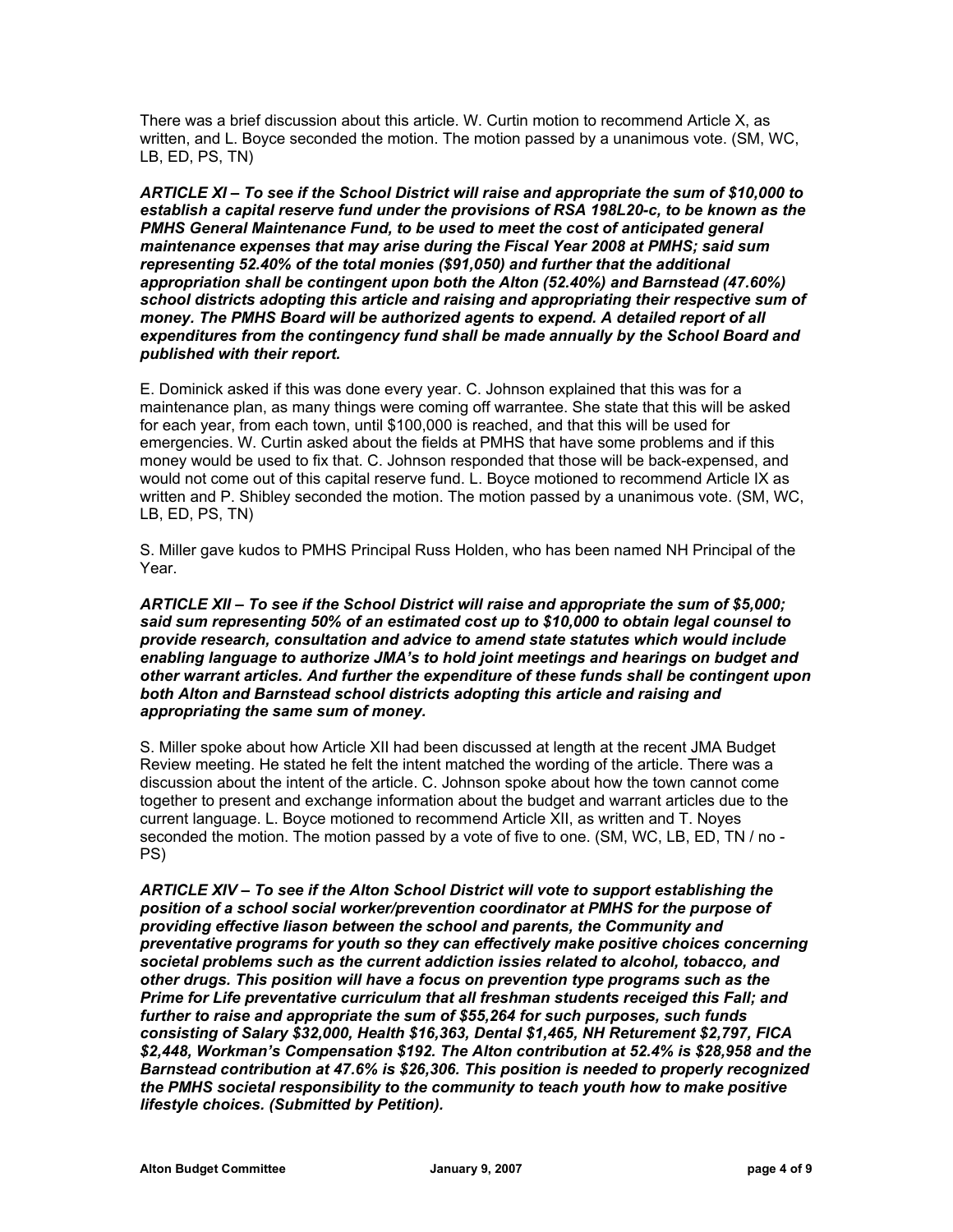S. Miller asked if this was the position that was cut from the PMHS Guidance budget. C. Johnson stated that due to lack of justification for this position, it was felt that this position was not needed. There was a discussion about the intent of the article. P. Shibley motioned to not recommend Article XIV and W. Curtin seconded the motion. The motion passed to not recommend this article by a vote of four to two. (SM, WC, ED, PS / no – TN, LB)

*ARTICLE XV – To see if the School will vote to raise and appropriate \$1,000 for a stipend to the Director of the Winnipesaukee Winners 4H Enrichment program. This after school program has been attended by up to 54 youth from grades 3 through 8 and operates one day a week at ACS during the fall and spring semesters. The Director is supported by parent and faculty volunteers and is offered and coordinated by the UNH Cooperative Extension outreach program's Belknap County 4H Educator. The youth are taught life skills though hands-on projects of their choice such as leadership, gardening, photography and citizenship and attending youth have an opportunity to attend a homework mentoring session. (Submitted by Petition)* 

There was a discussion about this article and if it was presented to the school board. C. Johnson stated that the Board is not taking any action on this position because it is submitted by petition. She stated that this stipend position was never brought before the Board. The Board in essence has been by-passed in this process. She stated it was the Board's general policy to not have an opinion on petitioned articles, just as the selectmen did not have an opinion on petitioned articles.

S. Ross, ACS Assistant Principal, stated that the stipend used to come from 4-H but it has been greatly reduced. It came from a grant. 4-H has asked that the money come from the school. It is a great program and includes 54 students. He spoke about some of the benefits of the program.

M. Tocci, ACS Interim Principal, stated that this request was not brought through soon enough when the grant ended. It is a petition article. M. Tocci stated he was troubled about the process. He stated he was unaware the grant was ending and it was made known to him after the fact. The petitioners felt this was the best available process. He recommended this amount be granted at the requested amount of \$1,000. The grant has ended and no money comes from the grant.

L. Boyce motioned to recommend Article XIV as presented and T. Noyes seconded the motion. The motion passed by a unanimous vote. (SM, WC, LB, ED, PS, TN)

S. Miller reported that the total recommended budget for the school was \$11,880,685.

[*Recorder's Note: Articles II, III, VIII, XIII, and XVI did not have a budget impact and were not reviewed for recommendation by the Alton Budget Committee.]* 

### VII. ALTON TOWN BUDGET & WARRANT ARTICLES

S. Miller reviewed the proposed changes to the budget and the Committee voted:

- Water Dept. Hydrant 4324-406 at \$4,170 (increased \$4,169 from \$1) L. Boyce motion to approve the change at \$4,170 and W. Curtin seconded the motion. The motion passed by a unanimous vote. (SM, WC, LB, ED, PS, TN)
- Solid Waste Center Demo 4324-406 at \$12,000 W. Curtin motioned to accept this change and L. Boyce seconded the motion. The motion passed by a unanimous vote. (SM, WC, LB, ED, PS, TN)
- S. Miller reviewed the following and asked that the Committee vote on them as he read them off:
	- Cemetery Worker's Comp 4195-277 at \$475.00 The motion passed by a unanimous vote. (SM, WC, LB, ED, PS, TN)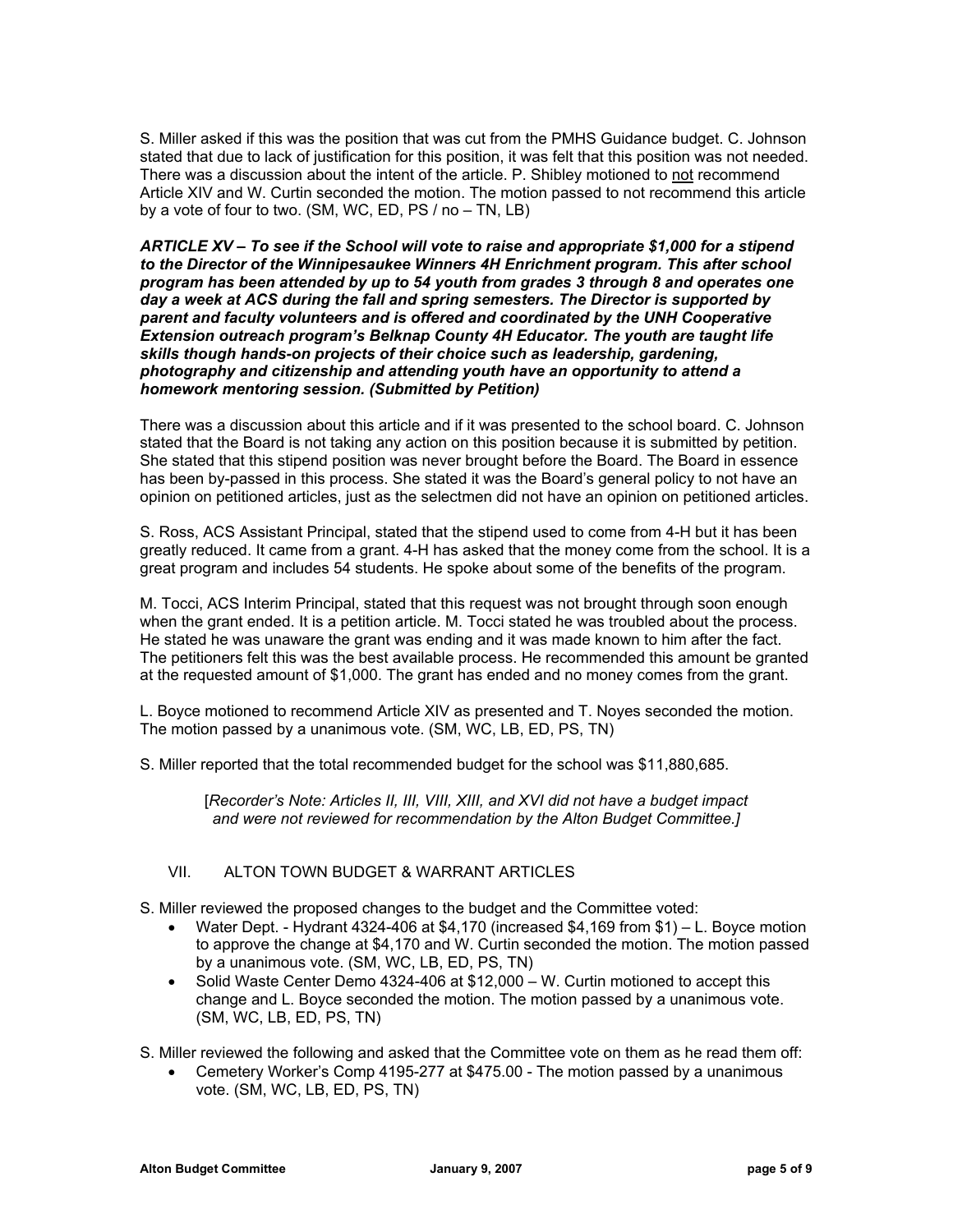- Water Dept. Medicare 4331-035 at \$8.00 The motion passed by a unanimous vote. (SM, WC, LB, ED, PS, TN)
- Water Dept. FICA 4331-036 at \$34.00 The motion passed by a unanimous vote. (SM, WC, LB, ED, PS, TN)
- Water Dept. Health Insurance 4331-040 at \$3,768.50 The motion passed by a unanimous vote. (SM, WC, LB, ED, PS, TN)
- Water Dept. NH Retirement 4331-045 at \$223 The motion passed by a unanimous vote. (SM, WC, LB, ED, PS, TN)
- Water Dept. Workers Comp 4331-277 at \$1,061 The motion passed by a unanimous vote. (SM, WC, LB, ED, PS, TN)

S. Miller noted that the changes in the Water Department's budget were due to the Water Department being self-funded. These increases in fixed costs were not plugged in at the time the budget was first presented.

The total changes (increase) in the budget is \$21,756.50.

S. Miller presented the 2007 Special Warrant Article, Number 6, for the purchase of a new compact vehicle for the assessor at \$10,000. The assessor's current vehicle has mechanical problems that would be very costly to fix. There was a discussion about the purchase of a used police cruiser vs. the purchase of a new vehicle. P. Shibley stated that the Selectmen felt the purchase of a new vehicle would be the best option, as the vehicle should last for ten years. W. Curtin motioned to accept Special Warrant Article Number Six, for the Town Hall Compact Vehicle at \$10,000 and P. Shibley seconded the motion. The motion passed by a unanimous vote. (SM, WC, LB, ED, PS, TN)

S. Miller presented the 2007 Special Warrant Article, Number 11, for a capitol reserve for the purchase of a beach for the town at \$50,000. R. Bailey spoke about the intent of the Beach Committee and the recent renovations of the Alton Beach at Alton Bay. L. Boyce motioned to accept the Article 11 as presented at \$50,000 and T. Noyes seconded the motion. There is a proposal to have a capitol reserve on hand if property should become available. It was felt that this may be too much money. The motion was withdrawn.

S. Miller motioned to changes Article 11 to \$5,000 and W. Curtin seconded the motion. There was a discussion about how this idea had been approached in the past. It was felt that this motion might send a message about lack of support. The motion was withdrawn.

L. Boyce motioned to change Article 11 to \$25,000 and W. Curtin seconded the motion. The motion passed by a vote of four to two. (WC, LB, ED, TN / no – SM, PS)

### VIII. BUDGET COMMITTEE

There was a discussion about the proceedings and if a total appropriations needed to be disclosed. P. Shibley stated that since they did not know if the voters would approve this they did not need to disclose the total appropriations. It was decided that it was best to disclose the revenues.

S. Miller reviewed the revenues of SAU #72. The total appropriations is \$11,857,682. The total non-tax revenues is \$1,096,500. The district assessment is \$10,661,182.

There were no further comments from the Committee.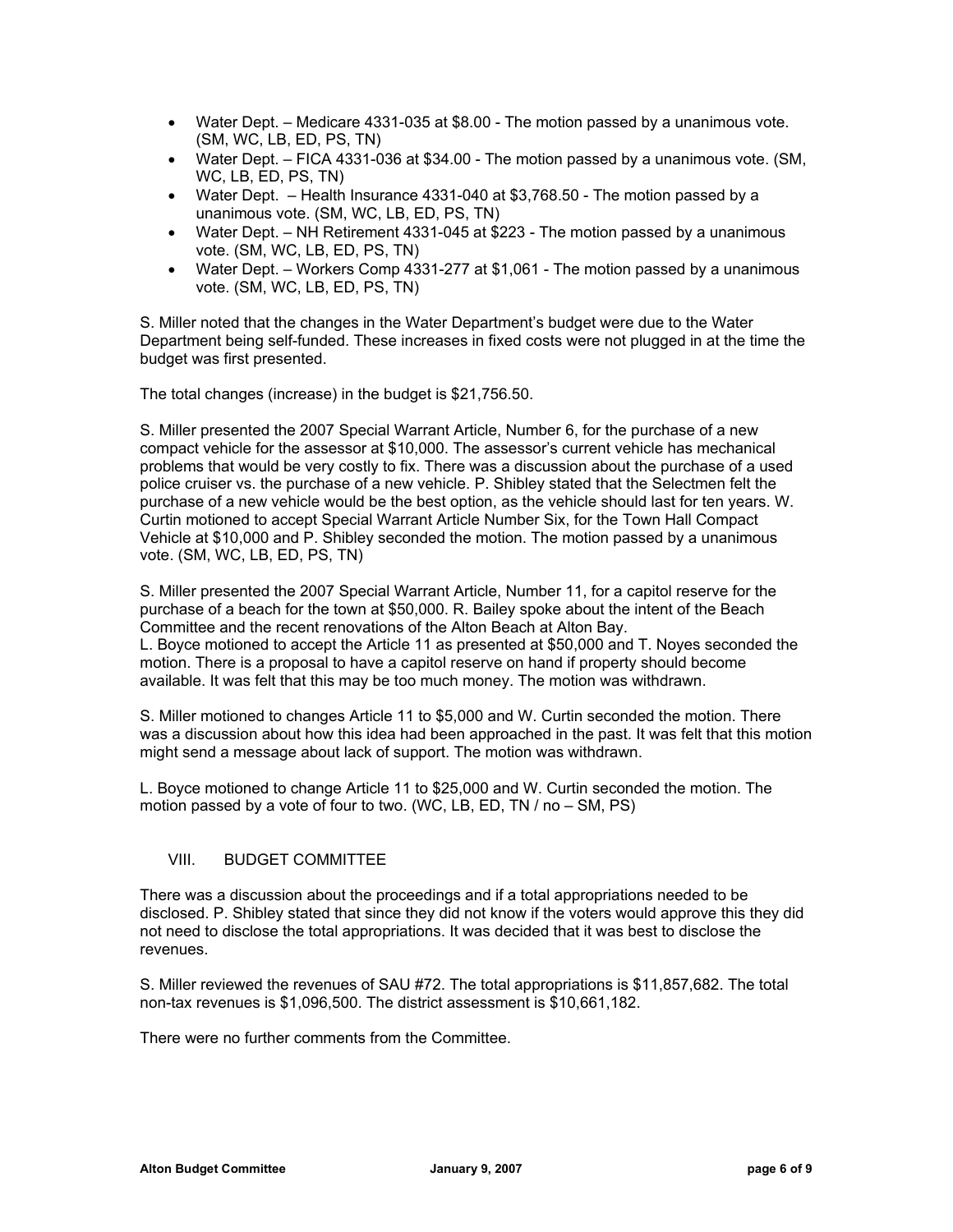### IX. ADJOURNMENT

P. Shibley motioned to adjourn and T. Noyes seconded the motion. The motion passed by a unanimous vote. (SM, WC, LB, ED, PS, TN) The meeting adjourned at 7:55pm.

S. Miller stated it was brought to his attention that there was a need for public input.

W. Curtin motioned to reconvene and L. Boyce seconded the motion. The motion passed by a unanimous vote. (SM, WC, LB, ED, PS, TN)

#### X. RECONVENE

The meeting reconvened at approximately 7:58pm.

#### XI. REVIEW OF 2007 SPECIAL WARRANT ARTICLES

S. Miller stated that members of the public wished to have public input on the warrant articles. He reviewed the following articles and recommendations:

- 1. Police Cruiser \$28,300 (Board of Selectmen recommends \$30,100).
- 2. Police Building Capitol reserve \$40,000 (Board of Selectmen recommends \$30,000). Mr. Johnson, a member of the public, asked what this was for and S. Miller responded that this is to expand on the existing building.
- 3. Police Network Server \$10,544 (Board of Selectmen recommends \$0). Mr. Miller noted this was not a warrant article.
- 4. Pavement/Parking B&M Park \$25,000 (Board of Selectmen recommends \$25,000). Ms. Frye asked if this could be changed to state "Municipal Parking" since it was for the town employees.
- 5. Sidewalk Capitol Reserve \$10,000 (Board of Selectmen recommends \$10,000).
- 6. Town Hall Compact Vehicle \$10,000 (Board of Selectmen recommends \$10,000).
- 7. Landfill Closure Capital Reserve \$25,000 (Board of Selectmen recommends \$10,000).
- 8. Transfer Station Equipment Capital Reserve \$10,000 (Board of Selectmen recommends \$10,000).
- 9. Transfer Station Capital Reserve \$20,000 (Board of Selectmen recommends \$20,000).
- 10. Sewage/Septage System Capital Reserve \$25,000 (Board of Selectmen recommends \$0).
- 11. Beach Capital Reserve \$50,000 (Board of Selectmen recommends \$0).
- 12. Recreation Green Monster Fence \$13,600 (Board of Selectmen recommends \$10,000). S. Miller noted that some volunteers have come forward for this project, which will reduce the cost.
- 13. Building & Grounds Truck \$32,800 (Board of Selectmen recommends \$32,800).
- 14. Fire Ambulance \$139,000 (Board of Selectmen recommends \$139,000). A member of the public asked what this was for and S. Miller responded it was for the replacement of a truck.
- 15. Fire Building Capitol Reserve \$50,000 (Board of Selectmen recommends \$30,000).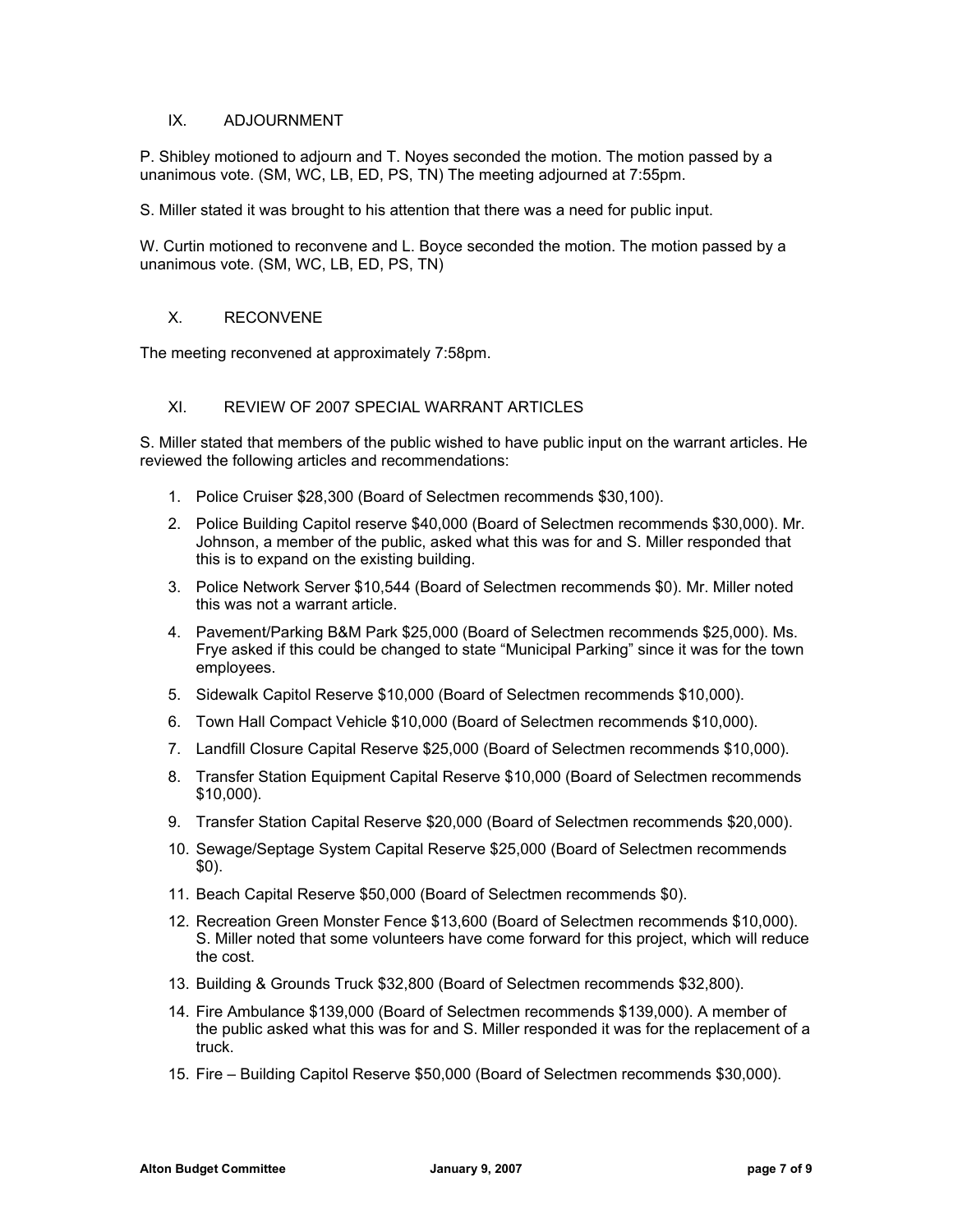- 16. Rescue Truck Lease Payment \$50,142 (Board of Selectmen recommends \$50,541). A member of the public asked if this was for a new truck. S. Miller responded it was for an SUV type vehicle.
- 17. Fire Care #1 \$36,333 (Board of Selectmen recommends \$30,100).
- 18. Fire Pump Truck \$399,333 (Board of Selectmen recommends \$390,000). S. Miller confirmed this for a replacement truck.
- 19. Bay Fire Station Repairs \$5,000 (Board of Selectmen recommends \$0).
- 20. Highway Reconstruction Capital Reserve \$750,000 (Board of Selectmen recommends \$600,000).
- 21. Highway Truck \$172,000 (Board of Selectmen recommends \$172,000).
- 22. Bridge Replacement Capital Reserve \$10,000 (Board of Selectmen recommends \$10,000).
- 23. Highway Sand Shed \$10,000 (Board of Selectmen recommends \$0).
- 24. Dump Truck Body Replacement \$17,693 (Board of Selectmen recommends \$0).
- 25. Community Action Program \$8,160 (Board of Selectmen recommends \$8,160).
- 26. VNA Hospice \$13,153 (Board of Selectmen recommends \$13,153).
- 27. Youth Services Bureau \$19,635 (Board of Selectmen recommends \$19,635).
- 28. Community Health and Hospice \$5,100 (Board of Selectmen recommends \$5,100).
- 29. American Red Cross \$2,250 (Board of Selectmen recommends \$2,250).
- 30. Alton Community Services \$9,000 (Board of Selectmen recommends \$9,000).
- 31. Medication Bridge Prescription Program \$314 (Board of Selectmen recommends \$314).
- 32. New Beginnings \$1,500 (Board of Selectmen recommends \$1,500).
- 33. Genesis \$6,118 (Board of Selectmen recommends \$6,118).
- 34. Caregivers Transportation \$2,000 (Board of Selectmen recommends \$2,000).
- 35. CASA Special Advocates Children \$500 (Board of Selectmen recommends \$500). W. Curtin noted that programs such as this have been asked to submit an expense accountability report with their request for funds in the future.
- 36. Long Land Re-Purchase \$10,000 (Board of Selectmen recommends \$10,000) A member of the public asked what this is for and R. Bailey stated that it is for land that was wrongfully sold to an individual who cannot build on it.
- 37. Benefit Fund \$10,000 (Board of Selectmen recommends \$10,000).

The total is \$1,722,151.

There was no further public input.

R. Bailey presented the Default Budget of the Town, which is available to the public to review.

There were no further questions.